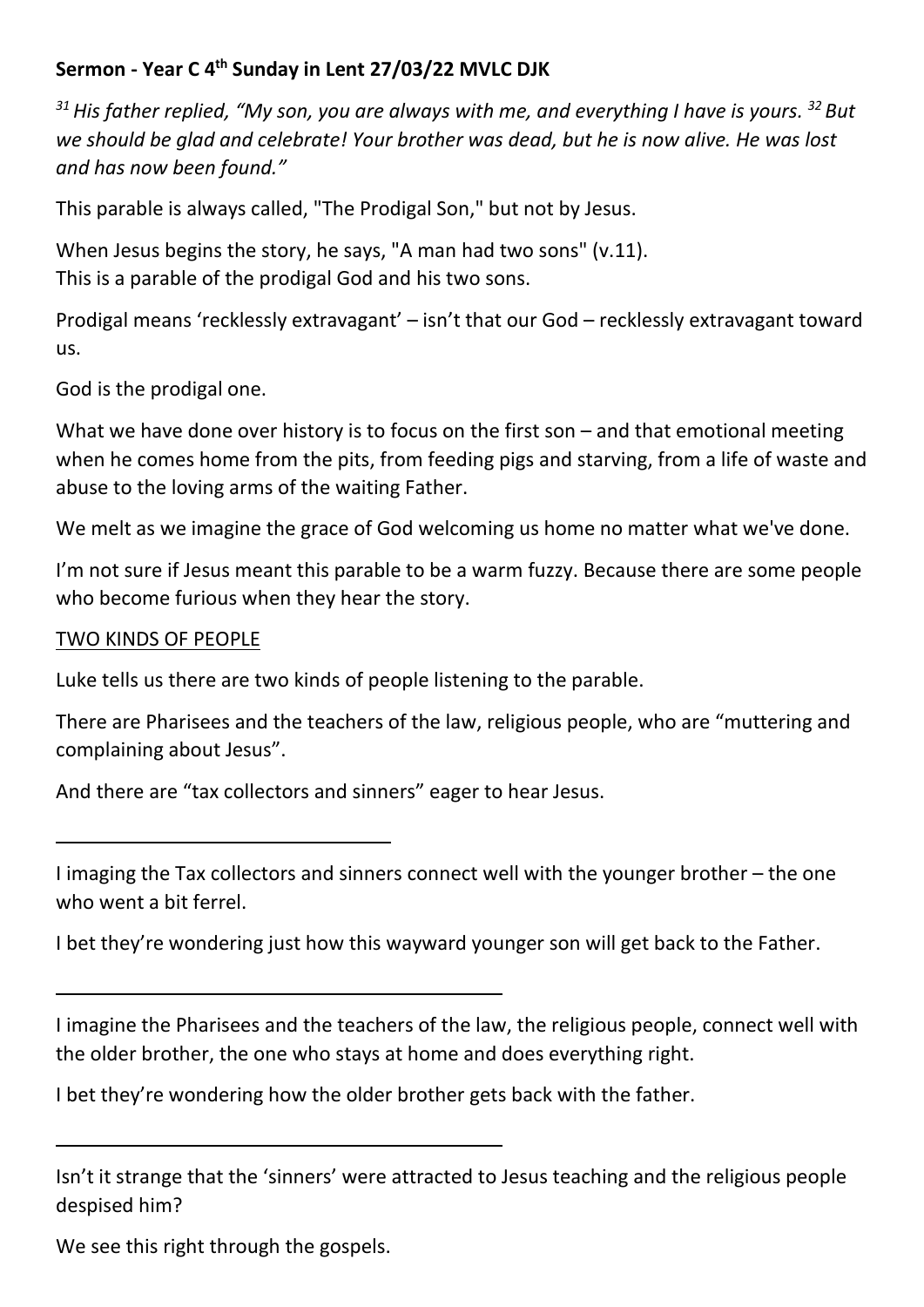Whenever there's a religious person like a pharisee, and an sinful, outcast person like Zaccheus, or the sinful woman with the perfume, or the Samaritan woman, it is always the sinner, outcast people who connect with Jesus.

Of the two brothers it's the "sinful" brother who wants to be with the father – and it's the brother who does everything right hates the Father.

Jesus even says, *"The tax collectors and the prostitutes enter the kingdom before you 'upright' religious leaders".*

There's no warm fuzzy here – this is an offense to those who do right.

Tax collectors and prostitutes are in??

But the ones who go to church every week, who attend all the meetings, and go to all the working bees are out.

A plain offence.

For the tax collectors and prostitutes and sinful people Jesus message is mostly heard wrong.

'I am going to heaven before the upright leaders' – wow I have some kind of right to heaven.

We must know that the only way to the Father is through Jesus – no one comes to the Father unless I call them.

Let's look closely.

The younger brother believed he could come home by being sorry and working his debt off – that was his plan – "dad I'll just be a hired hand" – (better than nothing he was thinking)

How happy he was when he realised the Father was not the slightest bit interested in his stupid plan to work his way back.

The Older brother believed he could come to the Father by doing good and obeying all the rules.

How sad he was when he realised the Father was not the slightest bit interested in his good works.

Can we see it, both the brothers, believed they could come to the Father on their own terms?

One working off their debt, paying for their sins, and one doing good works, yes, also paying for their sins.

Can't we see it's the Father alone, who goes out to the younger son and ignores his plan to work off his debt and welcomes him fully back into the family.

He even gets the ring and the calf  $-$  to bad if he came home as a vegan.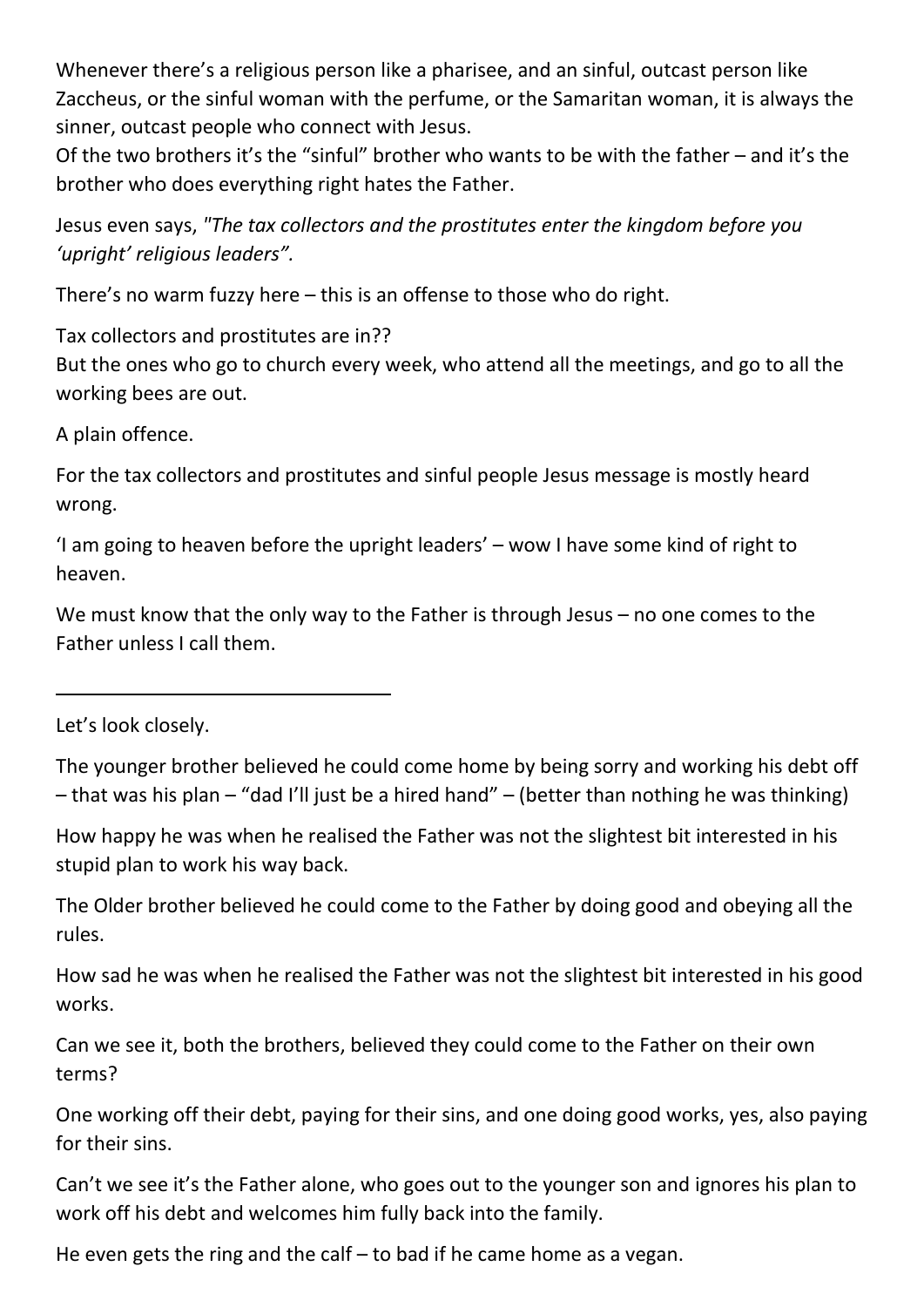Can't we see it's the Father who goes out to the older brother and "begs" him to come in.

The father is the prodigal one – the recklessly extravagant one – willing to pour out his grace on both sons.

It's the Father who is willing to ignore both his sons' futile efforts and offer them his pure amazing grace alone.

Funny how we think we have a right to the Father – to heaven – by doing works – by paying off debt – or by doing good works.

It's just not like that.

The only thing we can take home from all this is what Jesus says – sinful people have ears to hear God's word and are willing to receive his grace - like the younger brother.

 And religious people who do right do not have ears to hear God's word and receive his grace.

That's not warm and fuzzy.

Salvation is for those who receive what they don't expect.

People who really know the depth of their sin do not expect Salvation.

"Lord have mercy on me a sinner" they cry.

This story comes up during Lent for a reason.

It's to remind us that Jesus is walking to the cross for us.

Where do you sit?

Do you or your family work to pay off your debt toward God. Is your Christian worth in your work?

Are you satisfied with your work toward God – satisfied enough to think that God owes you.

Let's be reminded that Jesus is walking to the cross – no one comes the Father but by him alone.

You are worthy of the Father because Jesus paid your debt, because Jesus done every good for you.

I went to John Smiths funeral (John Smith from God Squad) a few years ago.

He made a life ministry helping unworthy people believe that Jesus makes them worthy.

He was kicked out of his original church because he welcomed the outcastes and the misfits.